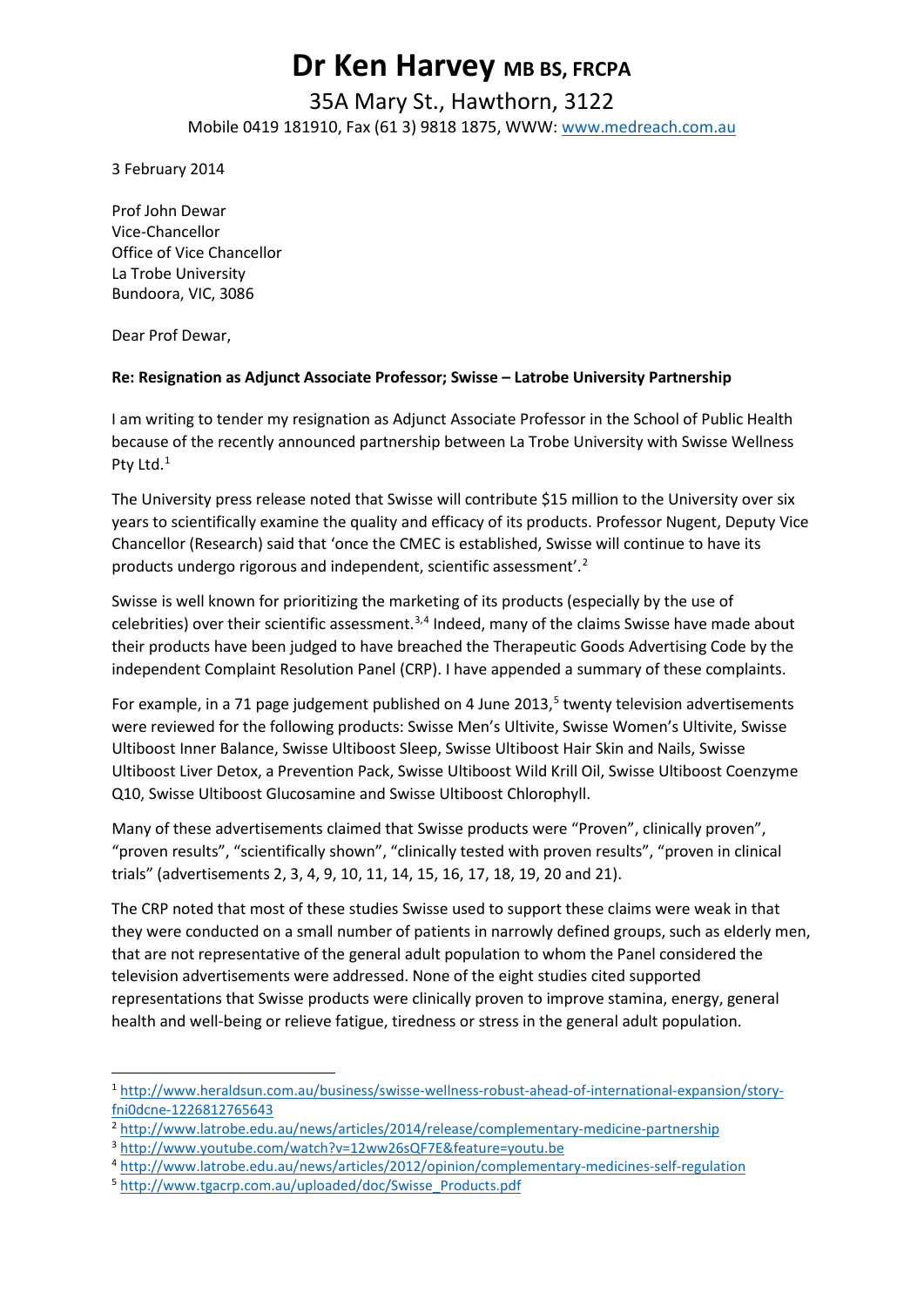The CRP determined that the following provisions of the Therapeutic Goods Advertising Code had been breached: sections 4(1)(b), 4(2)(a), 4(2)(c) in all advertisements except Nos. 6, 7, 10 and 11; 4(1)(b), 4(2)(c) in No. 7; 4(4) in No. 2 (also 13); 4(5) in No.5; 4(2)(d) in Nos. 18 and 19; also the Therapeutic Goods Act section 22(5) in No. 8. Accordingly, Swisse were requested to withdraw the advertisements and representations that breached the Code and Act.

In [response S](http://www.theage.com.au/national/swisse-ads-did-mislead-as-complaint-is-upheld-again-20130607-2nvok.html)wisse Wellness chief executive Radek Sali deemed the ruling "ridiculous" and accused the panel of being "unqualified" to evaluate the evidence Swisse presented to support the health claims and called for an immediate overhaul of the panel.<sup>[6](#page-1-0)</sup>

You will be aware that industry sponsored research is more likely to report positive outcomes than were trials funded by other sources. [7](#page-1-1),[8](#page-1-2),[9](#page-1-3) In addition, contract research for industry can be specifically designed to provide a particular result. For example, performing a battery of 60 or more tests of mental functioning while administering a multi-vitamin preparation is likely to find that one or two tests will show statistical significance due to random chance. See also a 2012 Swisse contracted research press release<sup>[10](#page-1-4)</sup> and my comments about it.<sup>[11](#page-1-5)</sup>

I certainly support more research into the efficacy of complementary medicines but, in my view, it is crucial that the design, assessment and funding of such research be at arm's length from a particular company and overseen by an independent body such as the ARC &/or NHMRC. One appropriate mechanism for industry to assist such research would be for several companies to partner with one or more Universities in an ARC Linkage grant submission.

In short, I am concerned that the partnership of La Trobe University with Swisse Wellness Pty Ltd involves a fundamental conflict of interest both for the proposed CMEC and the staff involved. In addition, I am concerned this arrangement will impact on the reputation of the University given the track record of Swisse. Finally a number of colleagues have raised questions about the appropriateness of my ongoing association with La Trobe University given this arrangement with Swisse.

Taking all the above into account, I hereby confirm my resignation as Adjunct Associate Professor.

I have also copied this letter to Prof John Dwyer, President, Friends of Science in Medicine (FSM) $^{12}$  $^{12}$  $^{12}$ for publication and debate of the issues involved. FSM supports research into complementary medicines but both they and I believe that championing good science demands independence and protection from distortions that can develop if the outcomes are of pecuniary significance to the donors of the research funds.

Yours sincerely,

<u>.</u>

Dr Ken Harvey Cc Head, School of Public Health, Media and Communications, Prof John Dwyer, President, Friends of Science in Medicine.



<span id="page-1-0"></span><sup>6</sup> [http://www.theage.com.au/national/swisse-ads-did-mislead-as-complaint-is-upheld-again-20130607-](http://www.theage.com.au/national/swisse-ads-did-mislead-as-complaint-is-upheld-again-20130607-2nvok.html) [2nvok.html](http://www.theage.com.au/national/swisse-ads-did-mislead-as-complaint-is-upheld-again-20130607-2nvok.html)

<span id="page-1-1"></span><sup>7</sup> <http://annals.org/article.aspx?articleid=745938>

<span id="page-1-2"></span><sup>8</sup> <http://www.ncbi.nlm.nih.gov/pmc/articles/PMC3411392/>

<span id="page-1-3"></span><sup>9</sup> <http://onlinelibrary.wiley.com/doi/10.1002/14651858.MR000033.pub2/full>

<span id="page-1-4"></span><sup>10</sup> <http://www.medreach.com.au/wp-content/uploads/2012/11/Swisse-Press-Release-Nov-2012.pdf>

<span id="page-1-5"></span><sup>11</sup> <http://www.medreach.com.au/?p=570>

<span id="page-1-6"></span><sup>12</sup> <http://www.scienceinmedicine.org.au/>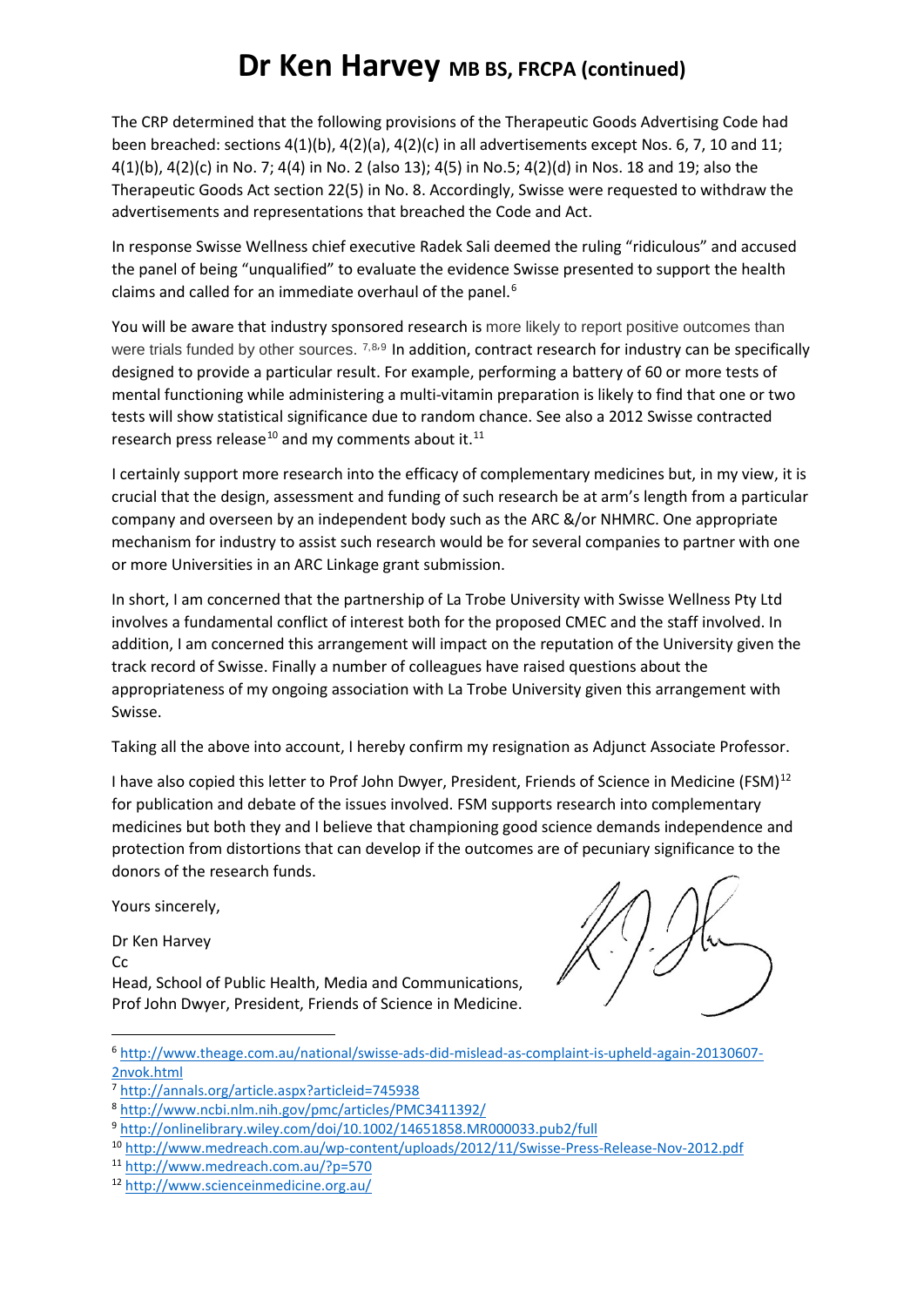#### **Therapeutic Products Advertising Complaints Resolution Panel Register[13](#page-2-0)**

| <b>Complaint</b><br>No.                                                | Date of<br><b>Meeting</b>                                                                                                                                                                                                                                                                                                                                                                                                                                                                                                                                                                                                                                                                 | <b>Product</b>                                                | <b>Complainant</b>     | <b>Respondent</b>                                                                           |  |  |  |
|------------------------------------------------------------------------|-------------------------------------------------------------------------------------------------------------------------------------------------------------------------------------------------------------------------------------------------------------------------------------------------------------------------------------------------------------------------------------------------------------------------------------------------------------------------------------------------------------------------------------------------------------------------------------------------------------------------------------------------------------------------------------------|---------------------------------------------------------------|------------------------|---------------------------------------------------------------------------------------------|--|--|--|
| 2013/03/<br>015                                                        | 06/06/13                                                                                                                                                                                                                                                                                                                                                                                                                                                                                                                                                                                                                                                                                  | Swisse Ultivite +<br><b>Energy Effervescent</b>               | Anonymous              | PINCHme Pty Ltd; Swisse<br>Wellness Pty Ltd                                                 |  |  |  |
|                                                                        | Finding: Justified<br>Sections Found Justified: Code section 4(8)<br><b>Sections Found Not Justified: None</b><br>Action: Withdrawal of representations, Withdrawal of advertisement                                                                                                                                                                                                                                                                                                                                                                                                                                                                                                      |                                                               |                        |                                                                                             |  |  |  |
|                                                                        |                                                                                                                                                                                                                                                                                                                                                                                                                                                                                                                                                                                                                                                                                           |                                                               |                        |                                                                                             |  |  |  |
| 2013/01/<br>020                                                        | 16/05/13                                                                                                                                                                                                                                                                                                                                                                                                                                                                                                                                                                                                                                                                                  | Super Liquid Fish Oil<br>and Swisse Hair Skin<br><b>Nails</b> | Anonymous              | Swisse Vitamins Pty Ltd;<br>Sanofi-Aventis Healthcare Pty<br>Ltd; Pacific Magazines Pty Ltd |  |  |  |
|                                                                        | Finding: Justified<br>Sections Found Justified: Act section 42C; Code section 6(3)<br><b>Sections Found Not Justified: None</b><br>Action: Withdrawal of advertisements                                                                                                                                                                                                                                                                                                                                                                                                                                                                                                                   |                                                               |                        |                                                                                             |  |  |  |
|                                                                        |                                                                                                                                                                                                                                                                                                                                                                                                                                                                                                                                                                                                                                                                                           |                                                               |                        |                                                                                             |  |  |  |
| 2011/11/<br>001 and<br>2011/11/<br>009<br>(Reconsti<br>tuted<br>Panel) | 27/11/12                                                                                                                                                                                                                                                                                                                                                                                                                                                                                                                                                                                                                                                                                  | <b>Swisse Products</b>                                        | Requested<br>anonymity | Swisse Vitamins Pty Ltd                                                                     |  |  |  |
|                                                                        | <b>Findina:</b> Justified<br>Sections Found Justified: Code sections $4(1)(b)$ , $4(2)(a)$ , $4(2)(c)$ in all<br>advertisements except Nos. 6, 7, 10 and 11; 4(1)(b), 4(2)(c) in No. 7; 4(4) in No.<br>2 (also 13); $4(5)$ in No. 5; $4(2)(d)$ in Nos. 18 and 19; Act section 22(5) in No. 8.<br><b>Sections Found Not Justified:</b> Code section $4(2)(h)$ in all advertisements; $4(5)$<br>in all advertisements except No. 5; $4(1)(b)$ , $4(2)(a)$ and $4(2)(c)$ in Nos. 6, 10 and<br>11; $4(2)(a)$ in No. 7; $4(6)(b)(iii)$ in Nos 10 and 11; $4(6)(b)(iv)$ in No. 19; Act<br>section $42DL(1)(f)$ in No. 5.<br>Action: Withdrawal of advertisements, Withdrawal of representations |                                                               |                        |                                                                                             |  |  |  |
|                                                                        |                                                                                                                                                                                                                                                                                                                                                                                                                                                                                                                                                                                                                                                                                           |                                                               |                        |                                                                                             |  |  |  |

<u>.</u>

<span id="page-2-0"></span><sup>13</sup> <http://www.tgacrp.com.au/index.cfm?pageID=13>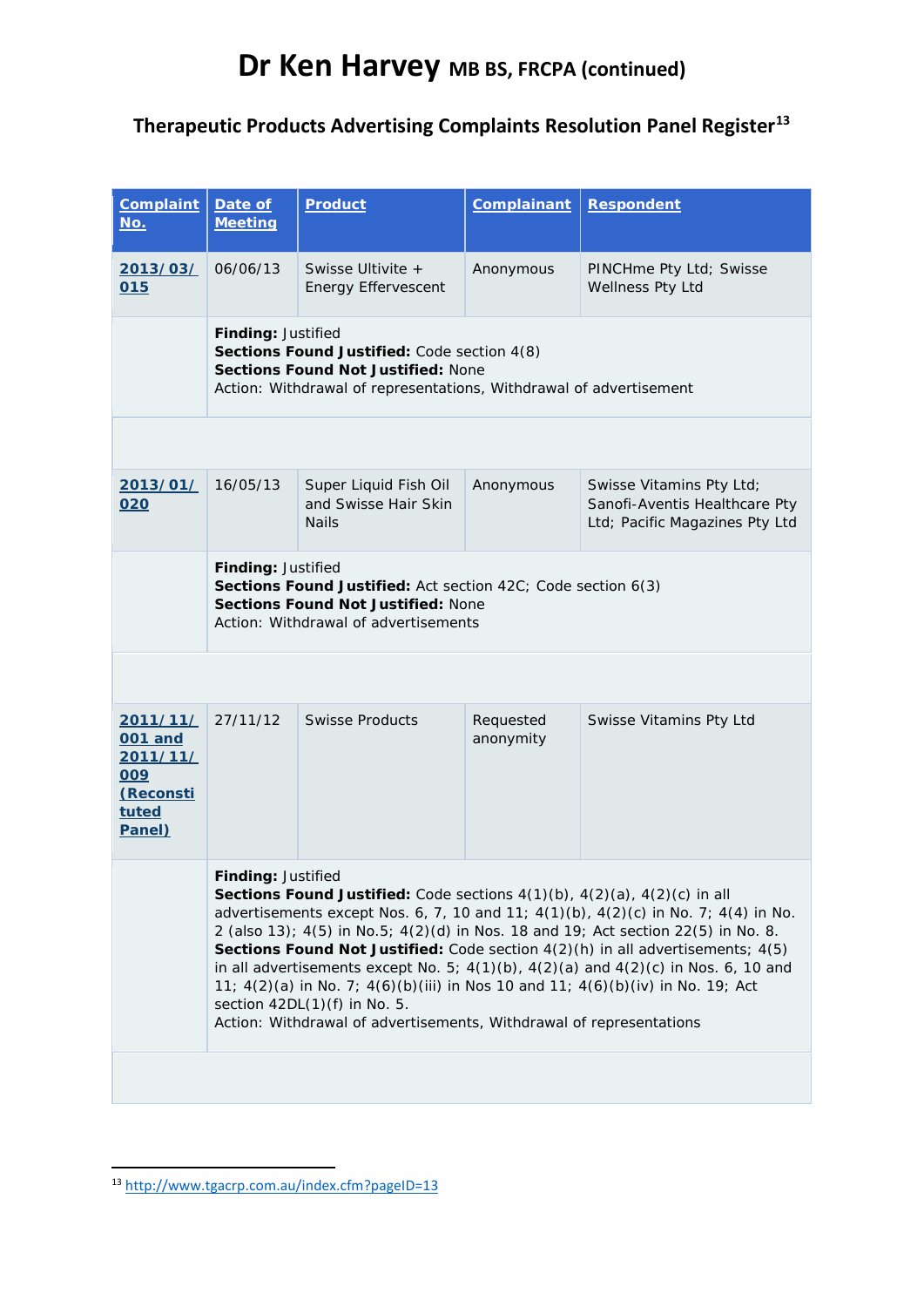| 2011/10/<br>029         | 01/12/11                                                                                                                                                                                                 | <b>Swisse Products</b>           | Anonymous                | Swisse Vitamins Pty Ltd |  |  |  |
|-------------------------|----------------------------------------------------------------------------------------------------------------------------------------------------------------------------------------------------------|----------------------------------|--------------------------|-------------------------|--|--|--|
|                         | Finding: Justified<br>Sections Found Justified: Act section 42C<br><b>Sections Found Not Justified: None</b><br>Action: Withdrawal of advertisement                                                      |                                  |                          |                         |  |  |  |
|                         |                                                                                                                                                                                                          |                                  |                          |                         |  |  |  |
| 2010-12-<br>002         | 03/03/11                                                                                                                                                                                                 | Swisse Liquid Iron               | Requested<br>anonymity   | Swisse Vitamins Pty Ltd |  |  |  |
|                         | Finding: Justified<br>Sections Found Justified: Code sections $4(1)(b)$ , $4(2)(c)$ , $4(2)(i)$<br><b>Sections Found Not Justified: None</b><br>Action: Withdraw advertisement; withdraw representations |                                  |                          |                         |  |  |  |
|                         |                                                                                                                                                                                                          |                                  |                          |                         |  |  |  |
| 2009-10-<br>009         | 21/01/10                                                                                                                                                                                                 | Swisse Ultiboost Eye             | <b>Blackmores</b><br>Ltd | Swisse Vitamins Pty Ltd |  |  |  |
|                         | Finding: Justified<br>Sections Found Justified: Act section 22(5); Code section 5(2)<br><b>Sections Found Not Justified: None</b><br>Action: Withdraw advertisement; withdraw representations            |                                  |                          |                         |  |  |  |
|                         |                                                                                                                                                                                                          |                                  |                          |                         |  |  |  |
| 2009-02-<br>020         | 07/05/09                                                                                                                                                                                                 | Swisse Multivitamin              | Requested<br>anonymity   | Swisse Vitamins Pty Ltd |  |  |  |
|                         |                                                                                                                                                                                                          |                                  |                          |                         |  |  |  |
| <u> 2008-04-</u><br>025 | 17/07/08                                                                                                                                                                                                 | Swisse Ultivite                  | Dr Ken<br>Harvey         | Swisse Vitamins Pty Ltd |  |  |  |
|                         | Finding: Justifed<br>Sections Found Justified: Code section 4(6)(b)<br>Sections Found Not Justified: Code section 4(2)(f), 7(2)<br>Action: Withdrawal of advertisement; withdrawal of representations    |                                  |                          |                         |  |  |  |
|                         |                                                                                                                                                                                                          |                                  |                          |                         |  |  |  |
| <u> 2008-03-</u><br>028 | 01/05/08                                                                                                                                                                                                 | Swisse Glucose<br><b>Balance</b> | Anonymous                | Swisse Vitamins Pty Ltd |  |  |  |